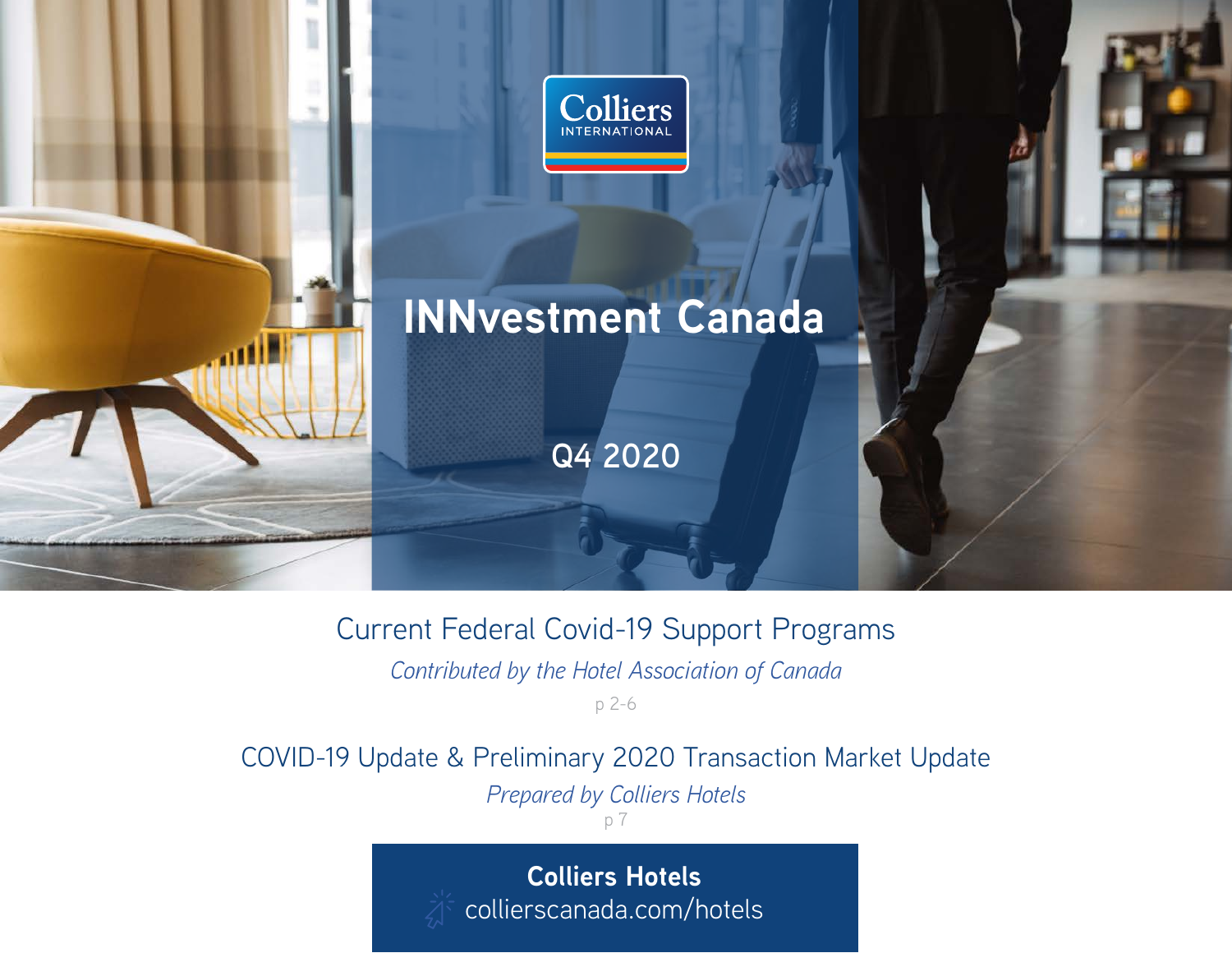<span id="page-1-0"></span>

# Current Federal Covid-19 Support Programs

### Contributed by the Hotel Association of Canada

When the COVID-19 pandemic struck, the **[Hotel Association of Canada \(HAC\)](http://www.hotelassociation.ca/)** immediately shifted its advocacy priorities to focus on survival needs for the industry, as occupancy levels and revenues plummeted. HAC immediately bolstered its team and resources, established itself as a trusted advisor to government, and worked together to build federal support programs that would provide hotels with much-needed liquidity and relief. This includes critical programs such as the Canada Emergency Wage Subsidy (CEWS), the Canada Emergency Rent Subsidy (CERS), the Canada Emergency Business Account (CEBA), and the newly announced Highly Affected Sectors Credit Availability Program (HASCAP).

HAC has been calling on the government to implement a tailored loan program for the hardest hit since last Spring and is pleased to see it come to fruition. The Association was instrumental in the building and design of HASCAP, a multibillion-dollar liquidity program which is desperately needed by the hotel sector at this time. The new program will address a number of the gaps in the previously announced Business Credit Availability Program (BCAP) including a government guarantee, low-interest, liquidity of up to \$1 million per property, a 10-year amortization period and no personal guarantees. Related entities will have access of up to \$6.25 million.

Together with a supportive and engaged membership, and regional Association partners, HAC is proud to have influenced every program announced that had applicability to the hotel sector, securing more than \$11 Billion in relief and liquidity from the Federal Government. This support for hotels surpasses that of any other jurisdiction.

As we look towards recovery, however, there is still more work to be done. HAC continues to advocate for sector-specific support, to ensure that these programs stay in place and are further tailored for hard hit sectors, to meet the needs of those who need it most.

In the meantime, below you will find HAC's Current Federal COVID-19 Business Support Programs guidance document. This chart outlines federal government support measures currently available to hoteliers, along with eligibility requirements and direct links to apply. This can also be found on our website **[here](https://www.hac-covid.com/economic-relief-measures)**. This document will continue to be updated on a regular basis as more information becomes available.

Thank you for your continued support throughout 2020 and we look forward to a brighter 2021.



*HAC is proud to have influenced every program announced that had applicability to the hotel sector, securing more than \$11 Billion in relief and liquidity from the Federal Government*

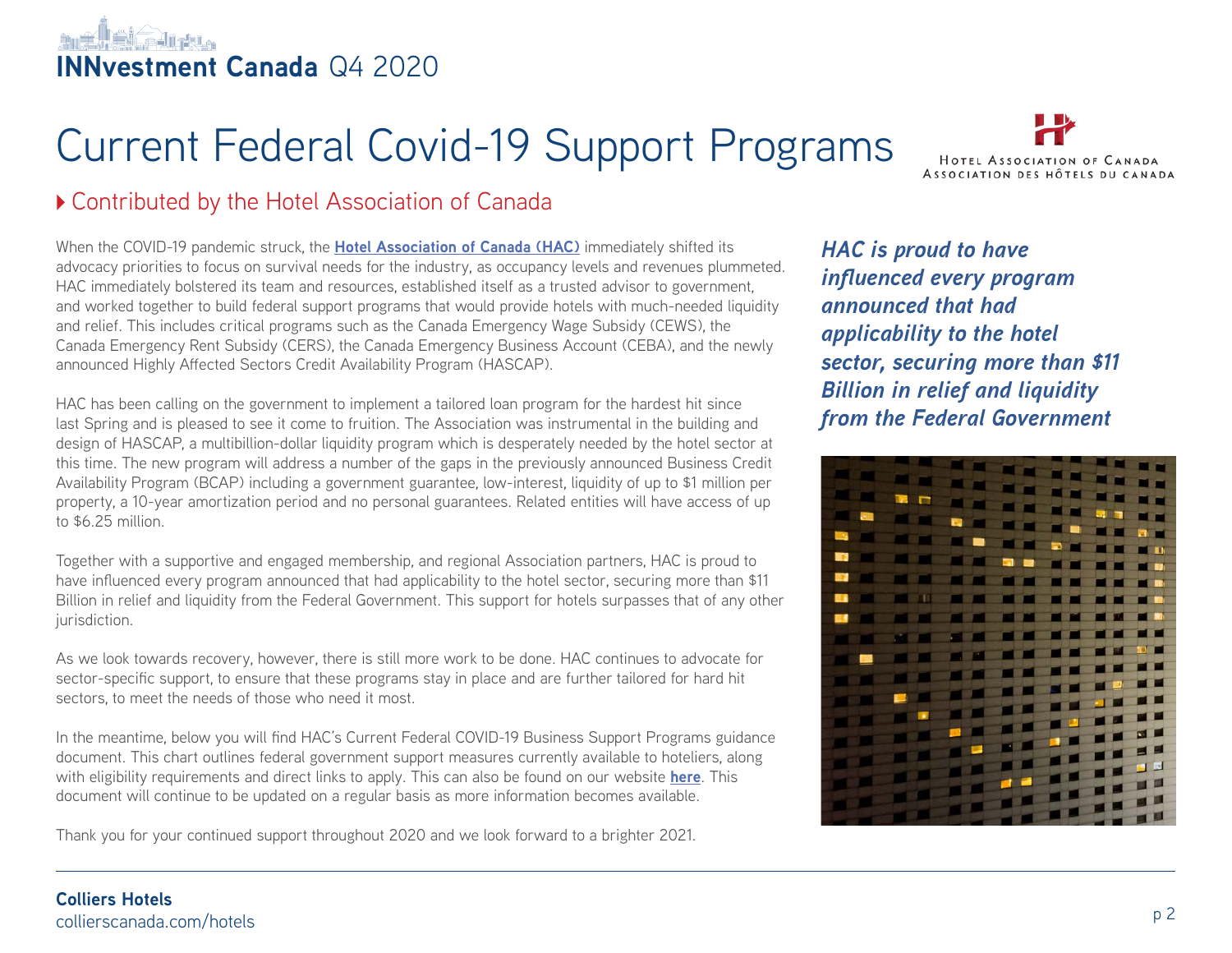

# Current Federal Covid-19 Support Programs

**Guidance Summary – as of February 2021**

# **Highly Affected Sectors Credit Availability Program (HASCAP)**

**An applicant business must:** 

As of Feb 1, the Highly Affected Sectors Credit Availability Program provides loans to businesses hardest hit by the pandemic. HASCAP provides:

- 100% net loss government guarantee
- Loan amount between \$25,000 and \$1 million per legal entity
- Maximum combined exposure of related legal entities of \$6.25 million
- Loan proceeds cannot be used to pay down an existing debt/ lease facility
- Up to 10-year repayment term
- 4% fixed interest rate
- Up to 12-month postponement of principal repayments at the start of the loan
- No personal guarantees
- Be a commercial enterprise whose intent is to generate revenue from the sale of goods or services that is at least sufficient to cover its operating expenses and service its debt.
- Have been financially stable and viable prior to the current economic environment.
- Not have an impaired loan as of March 1, 2020, or the eligible loan closing date.
- Other eligibility requirements may apply.

### **Hoteliers must fall into one of the following categories:**

- If your hotel has received the Canada Emergency Wage Subsidy (CEWS) or the Canada Emergency Rent Subsidy (CERS).
	- **>** You must provide Canada Revenue Agency attestation forms demonstrating a minimum 50%revenue decline, for at least 3 months, within the 8-month period prior to the date of your HASCAP application.
- If your hotel did not receive CEWS or CERS and is eligible for it.
	- **>** You must apply for CEWS or CERS.
- If your hotel does not qualify for CEWS or CERS.
	- **>** You must provide financial statements that reflect at least three months (which do not need to be consecutive) of monthly year-over-year revenue decrease of a minimum of 50%per month, within the 8-month period prior to the date of your HASCAP application.
- Your financial institution will require the above information to process your request.

HOTEL ASSOCIATION OF CANADA ASSOCIATION DES HÔTELS DU CANADA

#### **Details Eligibility How to Apply**

**Applications opened for eligible businesses launched on February 1 at principal financial institutions and applications will be more widely available by February 15.** 

As a first step, you must contact your primary financial institution to get more information and to apply.

- You can only apply to one financial institution – your primary lender.
- If your primary lender is not participating in the program, only then may you apply via another financial institution.

The program will be available until June 30, 2021.

Source: HAC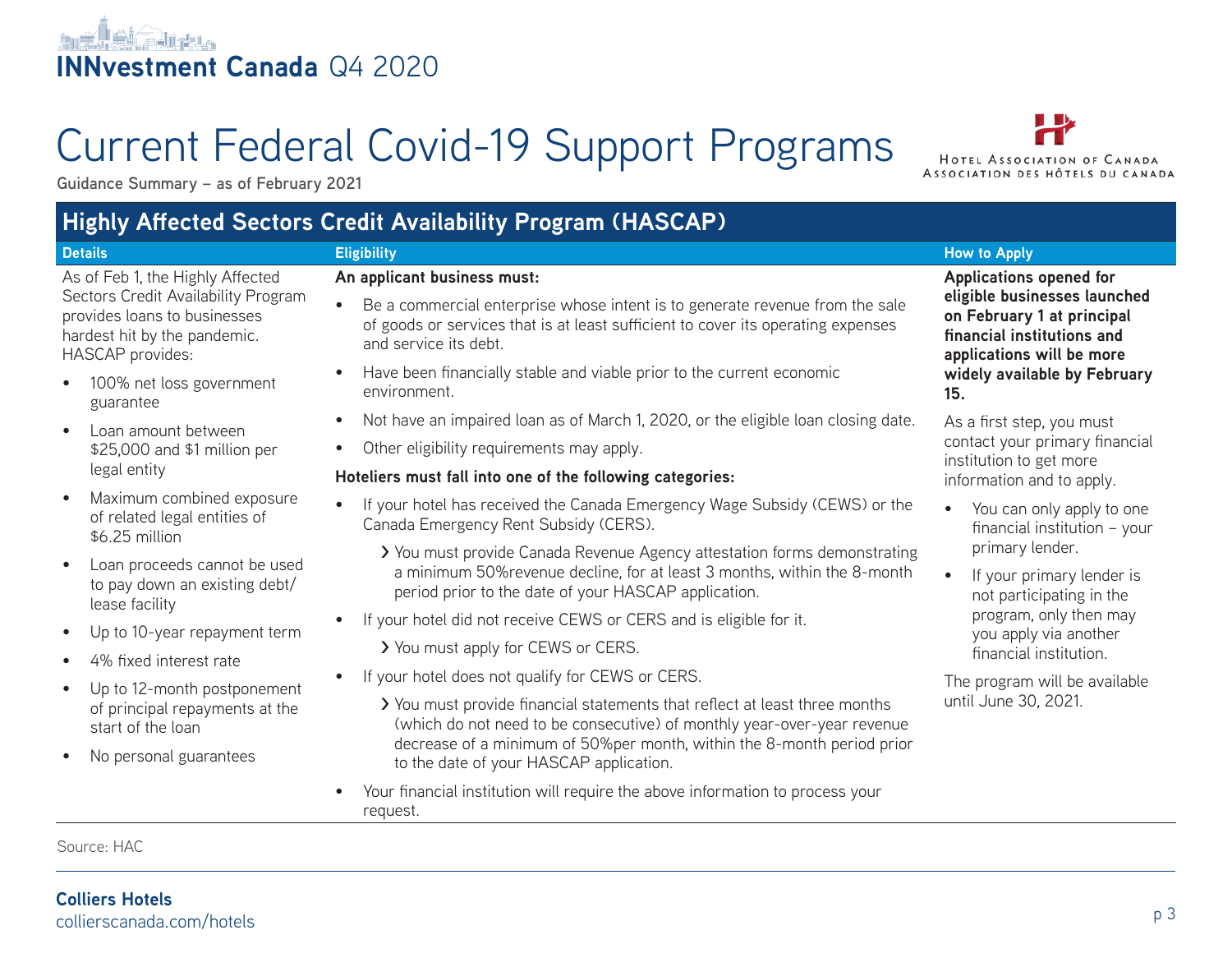

# Current Federal Covid-19 Support Programs

**Guidance Summary – as of February 2021 (Continued)**

| <b>Canada Emergency Wage Subsidy (CEWS)</b> |                                                                                                                                                                                                                                                                   |                                                                                                                                           |                                                                    |  |
|---------------------------------------------|-------------------------------------------------------------------------------------------------------------------------------------------------------------------------------------------------------------------------------------------------------------------|-------------------------------------------------------------------------------------------------------------------------------------------|--------------------------------------------------------------------|--|
| <b>Details</b>                              |                                                                                                                                                                                                                                                                   | <b>Eligibility</b>                                                                                                                        | <b>How to Apply</b>                                                |  |
| $\bullet$                                   | As of December 20, 2020, the CEWS program provides a<br>maximum 75% wage subsidy to cover employee wages for<br>businesses with revenue losses of 70% or more, and a sliding<br>scale of support for those experiencing losses below 70% until<br>March 13, 2021. | To be eligible for CEWS,<br>businesses must have a CRA<br>payroll account on March 15,<br>2020 and have experienced a<br>drop in revenue. | Hoteliers can apply for CEWS<br>directly on <b>CRA's website</b> . |  |
| $\bullet$                                   | Employees on leave with pay (inactive employees on temporary<br>furlough) are eligible to receive a maximum payment of \$595<br>per week, in alignment with EI benefits.                                                                                          | Further details regarding<br>eligibility can be accessed here.                                                                            |                                                                    |  |

| <b>Canada Emergency Rent Subsidy (CERS)</b> |                                                                                                                                                                                                                                                                                                                                                          |                                                                                                                                                                                    |                                                          |  |
|---------------------------------------------|----------------------------------------------------------------------------------------------------------------------------------------------------------------------------------------------------------------------------------------------------------------------------------------------------------------------------------------------------------|------------------------------------------------------------------------------------------------------------------------------------------------------------------------------------|----------------------------------------------------------|--|
| <b>Details</b>                              |                                                                                                                                                                                                                                                                                                                                                          | <b>Eligibility</b>                                                                                                                                                                 | <b>How to Apply</b>                                      |  |
| $\bullet$<br>$\bullet$                      | CERS offers a maximum 65% subsidy to cover eligible expenses<br>such as mortgage interest, property taxes and insurance costs<br>for hoteliers experiencing revenue losses of 70% or more, and<br>a sliding scale of support for those experiencing losses below<br>70% until March 13, 2021.<br>The maximum claim amount for eligible expenses for each | To be eligible for CERS,<br>hoteliers must have a CRA<br>business number on September<br>27, 2020, or an active payroll<br>account on March 15, 2020<br>or adhere to special asset | Hoteliers can apply directly on<br><b>CRA's website.</b> |  |
|                                             | period is capped at \$75,000 for individual businesses and<br>\$300,000 for affiliated entities.                                                                                                                                                                                                                                                         | acquisition rules.<br>Further details regarding<br>eligibility and the sliding scale of<br>support can be accessed here.                                                           |                                                          |  |

Source: HAC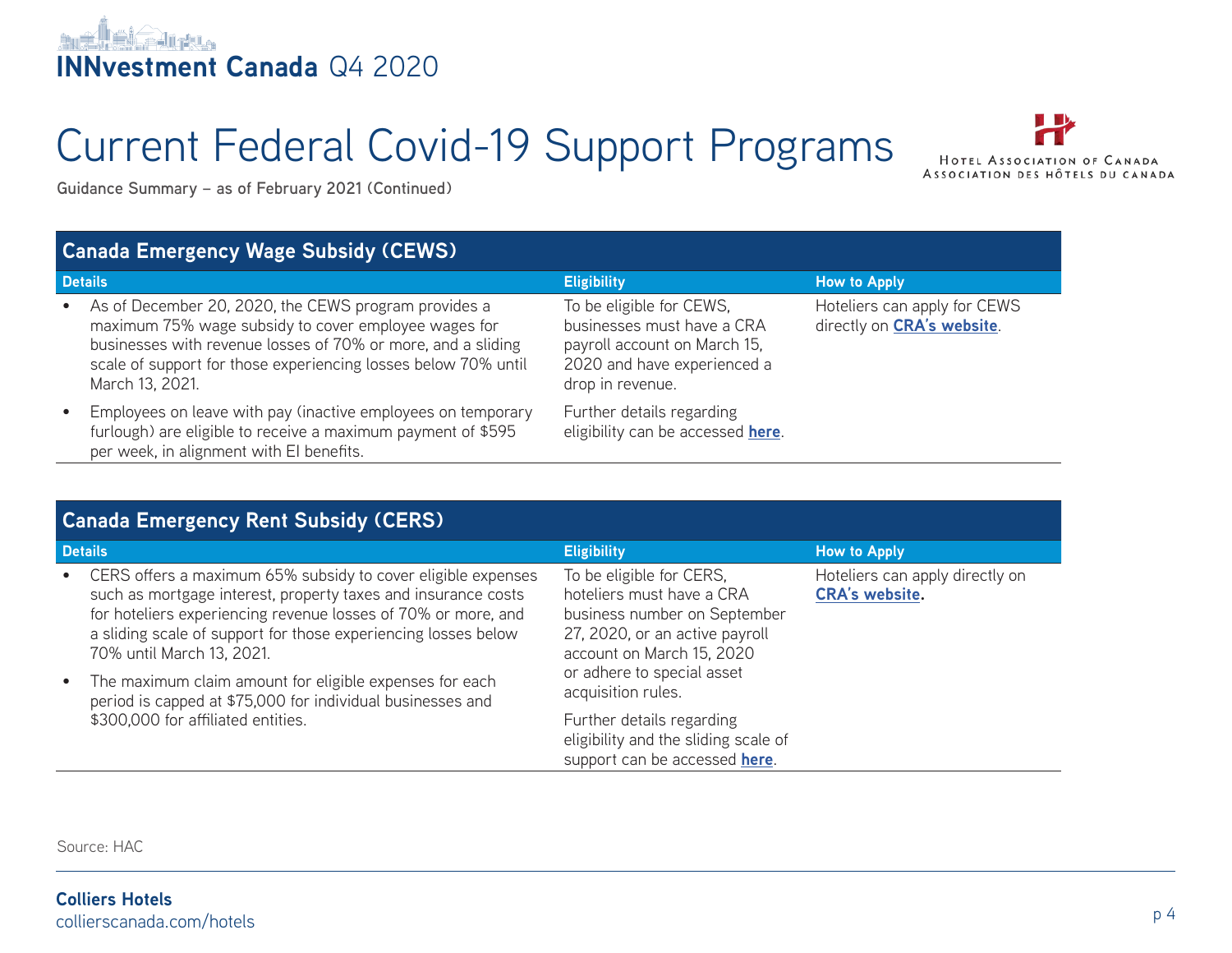# **INNvestment Canada** Q4 2020

# Current Federal Covid-19 Support Programs

HOTEL ASSOCIATION OF CANADA ASSOCIATION DES HÔTELS DU CANADA

**Guidance Summary – as of February 2021 (Continued)**

|                | <b>Canada Emergency Business Account (CEBA)</b>                                                                                       |                                                                                                                                                                  |                                                          |  |
|----------------|---------------------------------------------------------------------------------------------------------------------------------------|------------------------------------------------------------------------------------------------------------------------------------------------------------------|----------------------------------------------------------|--|
| <b>Details</b> |                                                                                                                                       | <b>Eligibility</b>                                                                                                                                               | <b>How to Apply</b>                                      |  |
|                | CEBA provides interest-free loans of up to<br>\$60,000 to small businesses and not-for-<br>profits.                                   | Every applicant must meet the following criteria:                                                                                                                | Hoteliers who would                                      |  |
|                |                                                                                                                                       | Has an active CRA Business Number (BN) with an effective date of<br>$\bullet$<br>registration on or prior to March 1, 2020.                                      | like to apply to CEBA<br>must do so through              |  |
|                | Repaying the balance of the loan on or<br>before December 31, 2022 will result in loan<br>forgiveness of 33 percent (up to \$20,000). | Has an active business chequing/operating account with the Lender<br>at the time of applying for CEBA.                                                           | their financial<br>institution.<br>For more information, |  |
|                | The application deadline has been extended to<br>March 31, 2021.                                                                      | Has not previously used the Canada Emergency Business Account<br>Program and will not apply for support under the Program at any<br>other financial institution. | please visit this link.                                  |  |
|                |                                                                                                                                       | Intends to continue to operate its business or to resume operations.                                                                                             |                                                          |  |

### **Regional Relief and Recovery Fund (RRRF)**

| <b>Details</b> |                                                                                                                                                                                                                                                                                                                                                                                                                             | <b>Eligibility</b>                                                                                                                                                                                     | <b>How to Apply</b>                                            |  |
|----------------|-----------------------------------------------------------------------------------------------------------------------------------------------------------------------------------------------------------------------------------------------------------------------------------------------------------------------------------------------------------------------------------------------------------------------------|--------------------------------------------------------------------------------------------------------------------------------------------------------------------------------------------------------|----------------------------------------------------------------|--|
|                | The RRRF is a flexible, interest free loan program<br>with forgivable relief administered by the Regional<br>Development Agencies (RDA) across Canada.                                                                                                                                                                                                                                                                      | The RRRF is complementary to existing federal programs. You must<br>first apply for other federal support measures such as CEBA and<br>CEWS, among others. Applicants are required to attest that they | To apply for support,<br>please contact<br>your local regional |  |
|                | The RRRF provides over \$1.5 billion in assistance<br>to businesses and communities that may require<br>additional support to cope with and recover from the<br>pandemic.                                                                                                                                                                                                                                                   | applied for other federal benefits and were approved, rejected or<br>deemed ineligible.                                                                                                                | development agency.<br>Contact details can be                  |  |
|                |                                                                                                                                                                                                                                                                                                                                                                                                                             | Those who can apply include businesses and organizations that have<br>either:                                                                                                                          | found here.                                                    |  |
|                | The Government is proposing to top up the RRRF<br>with an additional \$500 million to ensure the program<br>continues to preserve jobs and businesses across<br>the country, and to replicate newly announced loan<br>limit increases in the Canada Emergency Business<br>Account program. Upon parliamentary approval, this<br>would bring total RRRF funding to over \$2 billion.<br>More details will be available soon. | Applied for other federal relief measures and have not been able<br>$\bullet$<br>to secure funds; or                                                                                                   |                                                                |  |
|                |                                                                                                                                                                                                                                                                                                                                                                                                                             | Accessed COVID-19 relief measures and continue to experience<br>$\bullet$<br>hardship.                                                                                                                 |                                                                |  |
|                |                                                                                                                                                                                                                                                                                                                                                                                                                             | Each RDA has different terms and eligibility requirements. To review<br>these requirements, you will need to contact your local regional<br>development agency. More information can be found here.    |                                                                |  |

Source: HAC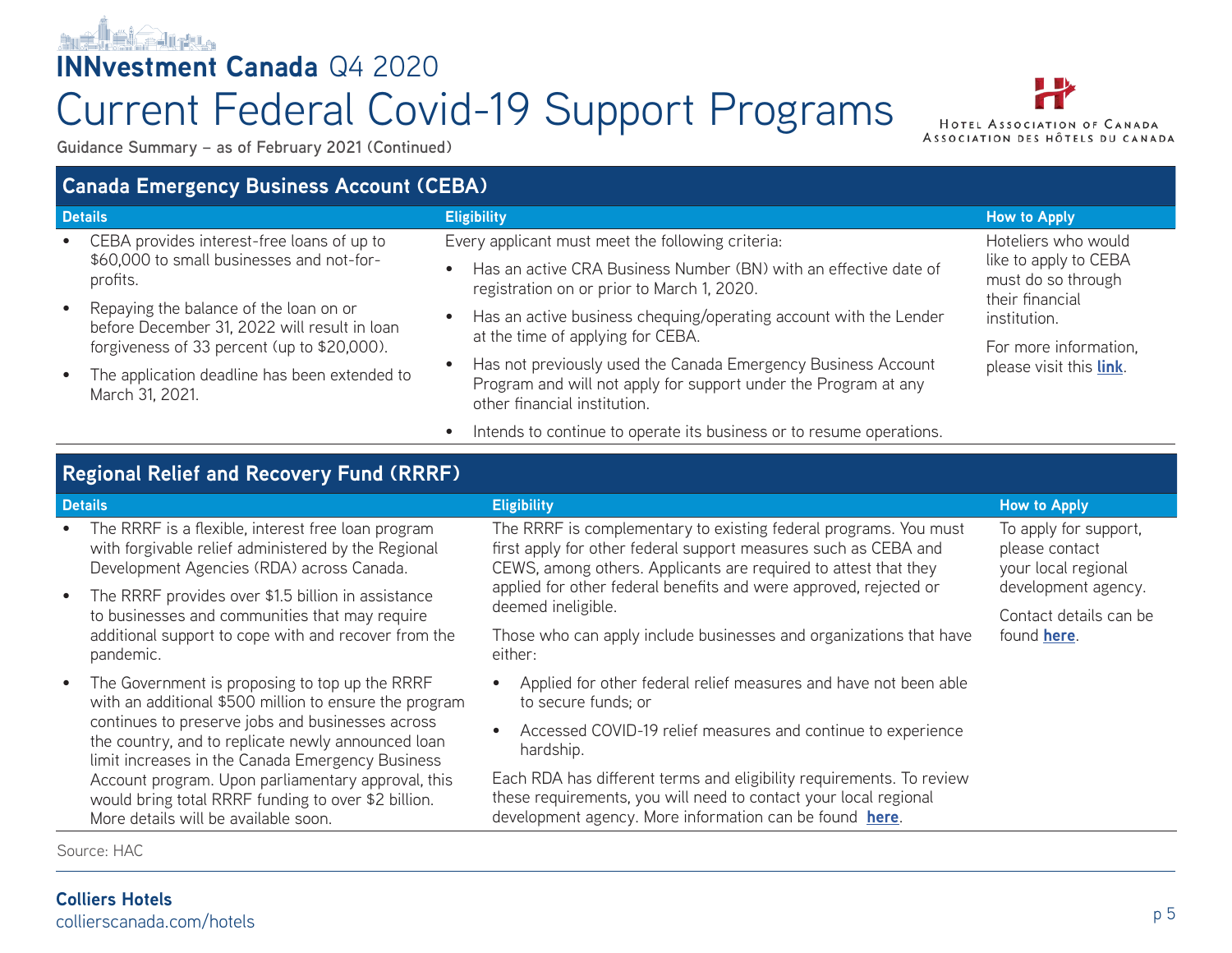

# **Government Support for Hotels VALUE TO THE HOTEL INDUSTRY**

コロン HOTEL ASSOCIATION OF CANADA ASSOCIATION DES HÔTELS DU CANADA

| $\bullet$<br><b>CEWS</b><br>$\bullet$ | Secured program extensions and<br>subsidy increases three times.<br>Influenced program design and<br>ensured hotelier access.                        | \$500M<br><b>PER MONTH</b>                                     | MAR. 2020 -<br><b>JUN 2021</b>  | <b>TOTAL</b><br>\$6 BILLION +                                                    |
|---------------------------------------|------------------------------------------------------------------------------------------------------------------------------------------------------|----------------------------------------------------------------|---------------------------------|----------------------------------------------------------------------------------|
| <b>CERS</b><br>$\bullet$              | Successfully included fixed cost support<br>for property owners in program.<br>Program will include significant relief<br>for 90% of hotel industry. | \$100M<br><b>SUBSIDY</b><br><b>PER MONTH</b>                   | OCT. 2020 -<br><b>JUN. 2021</b> | <b>TOTAL</b><br>\$900 MILLION                                                    |
| $\bullet$<br><b>CEBA</b><br>$\bullet$ | Ensured loans could be accessed on a<br>property basis.<br>Pushed eligibility up to \$1.5 million<br>payroll for deeper member access.               | \$60K<br><b>INTEREST</b><br><b>FREE LOAN</b>                   | \$20K<br><b>FORGIVABLE</b>      | <b>FORGIVABLE</b><br>\$100 MILLION<br><b>INTEREST FREE LOAN</b><br>\$250 MILLION |
| $\bullet$<br>Liquidity<br>(HASCAP)    | 100% Government guaranteed.<br>Up to \$1 million over extended terms,<br>up to ten years.<br>Low interest loans.                                     | \$1M<br><b>LOAN</b><br>(ALLOCATION TO<br><b>BE DETERMINED)</b> |                                 | <b>EST. TOTAL</b><br>\$1.5-4 BILLION                                             |
|                                       |                                                                                                                                                      |                                                                | <b>TOTAL LIQUIDITY / RELIEF</b> | \$11 BILLION                                                                     |

As of February 2021 / Source: HAC

**Colliers Hotels** [collierscanada.com/hotels](#page-7-0) p 6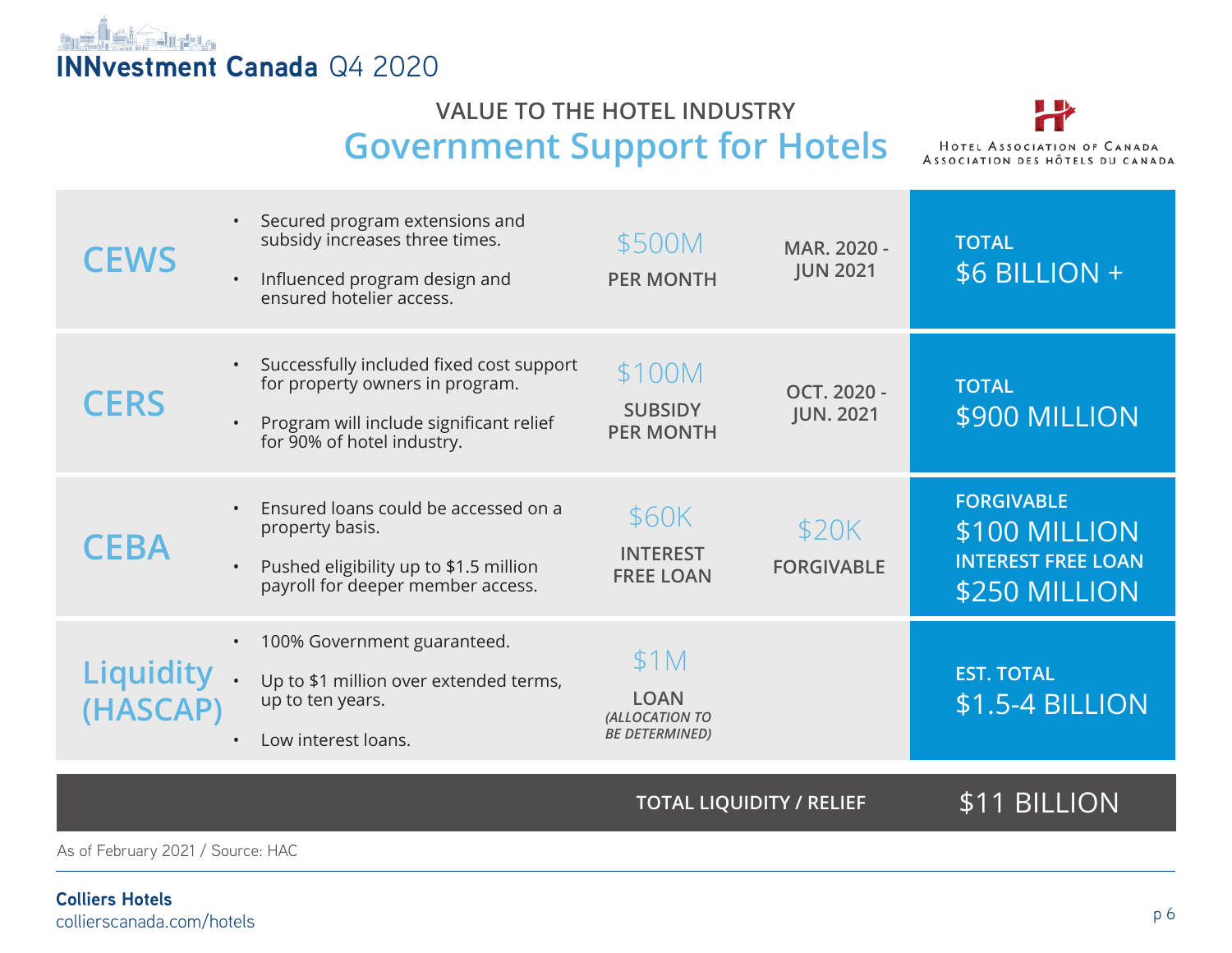<span id="page-6-0"></span>

# **COVID-19 IMPACT**

## 2020 Year-end Updates

- Full-year hotel occupancy in Canada settled at 33.1% according to STR, down nearly 50% year-over-year. RevPAR declined 60% for the year.
- The country remained firmly in its "Second Wave" of COVID-19 infections through the fourth quarter, with the peak of seven day average of cases surpassing 6,500 in late December.
- Land border travellers arriving in Canada from March 29<sup>th</sup> through year-end (40 weeks) was down 94%, with those returning from the USA by air -96% and international by air -92%, according to the CBSA.
- A variety of renewed Provincial and regional lock-down restrictions came into effect in December to curb transmission. In late December, the Federal Government also added the requirement for all air passengers five years of age or older required to test negative for COVID-19 before travelling from another country to Canada.

## Preliminary Transaction Market Update

- Canadian hotel transaction volume reached approximately \$865 million in 2020 according to preliminary Colliers data, down 51% year-over-year and registering as the lowest level of lodging investment since the 2009 financial crisis.
- Hotel acquisitions for redevelopment and alternate use were a major catalyst of activity for the year, representing over 50% of volume and nearly a quarter of hotels sold.
- Backed by government support programs and a generally supportive lending community, there were only four distressed sales during the year.
- Colliers' 2021 Canadian Hotel Investment Report will be released at the end of Q1 with full results.



### **Colliers Hotels** [collierscanada.com/hotels](#page-7-0) p 7